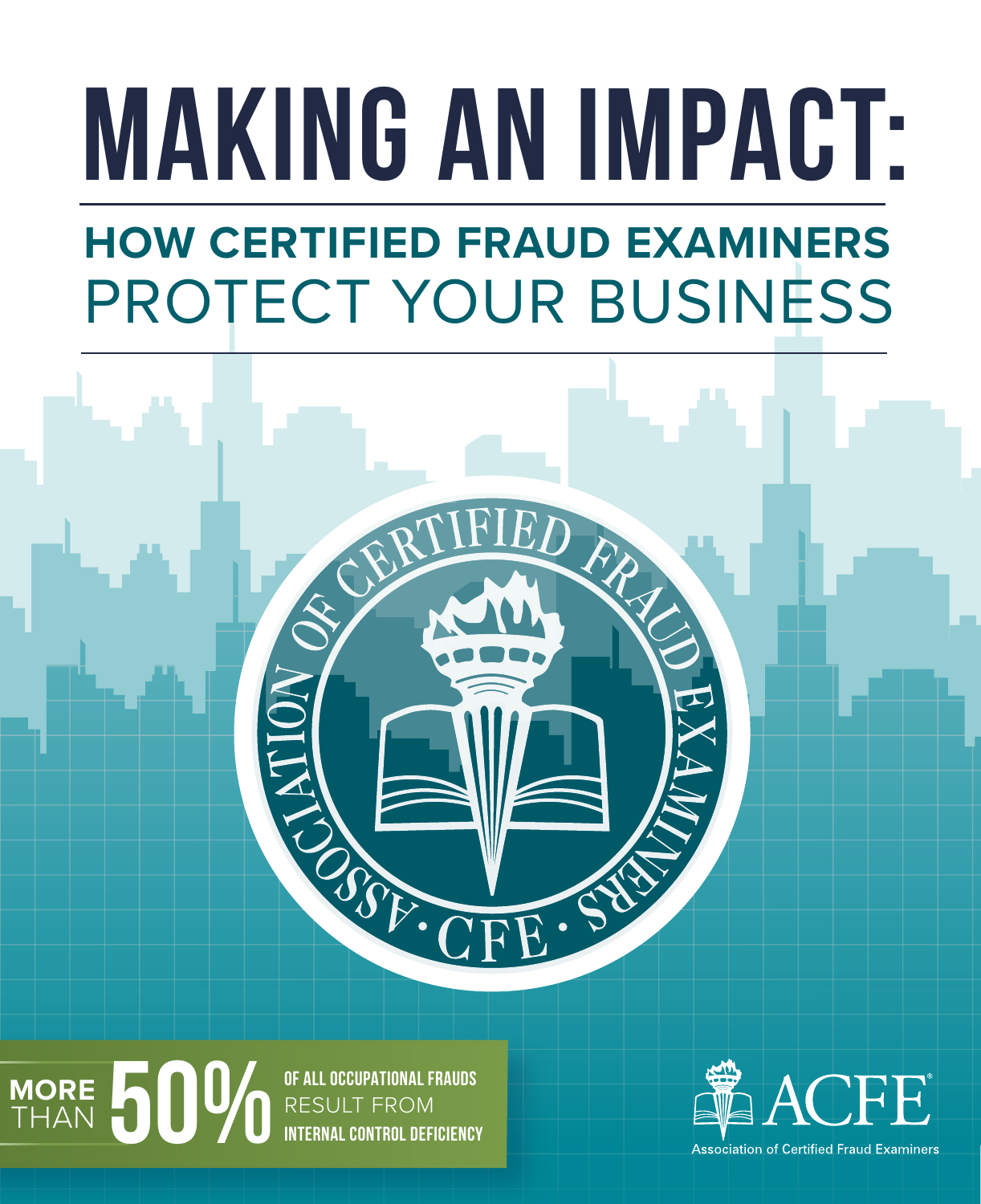## **WHAT IS THE IMPACT OF FRAUD?**

Whether your organization is large or small, the impact of fraud is devastating. Fraud leads to significant financial losses and a damaged reputation.



The impact of fraud extends beyond the actual dollars stolen from your organization. While these are harder to measure, indirect costs can determine your organizations' future success. In the wake of a fraud:

- **• Employees lose confidence in the security of their jobs**
- **• Your company experiences a loss of productivity**
- **• Your company's reputation can be damaged in the eyes of existing and potential clients, vendors and investors.**

#### **THE DAMAGE TO SMALL BUSINESSES THE DAMAGE TO SMALL BUSINESSES** CAN BE DEVASTATING, CAN BE DEVASTATING,

**WITH A MEDIAN LOSS OF WITH A MEDIAN LOSS OF \$150,000 \$150,000**

 **AVERAGE OF LOSS OF AVERAGE OF LOSS OF \$1.1 MILLION. \$1.1 MILLION. AND AN** 



**How does an organization's size relate to its occupational fraud risk?**

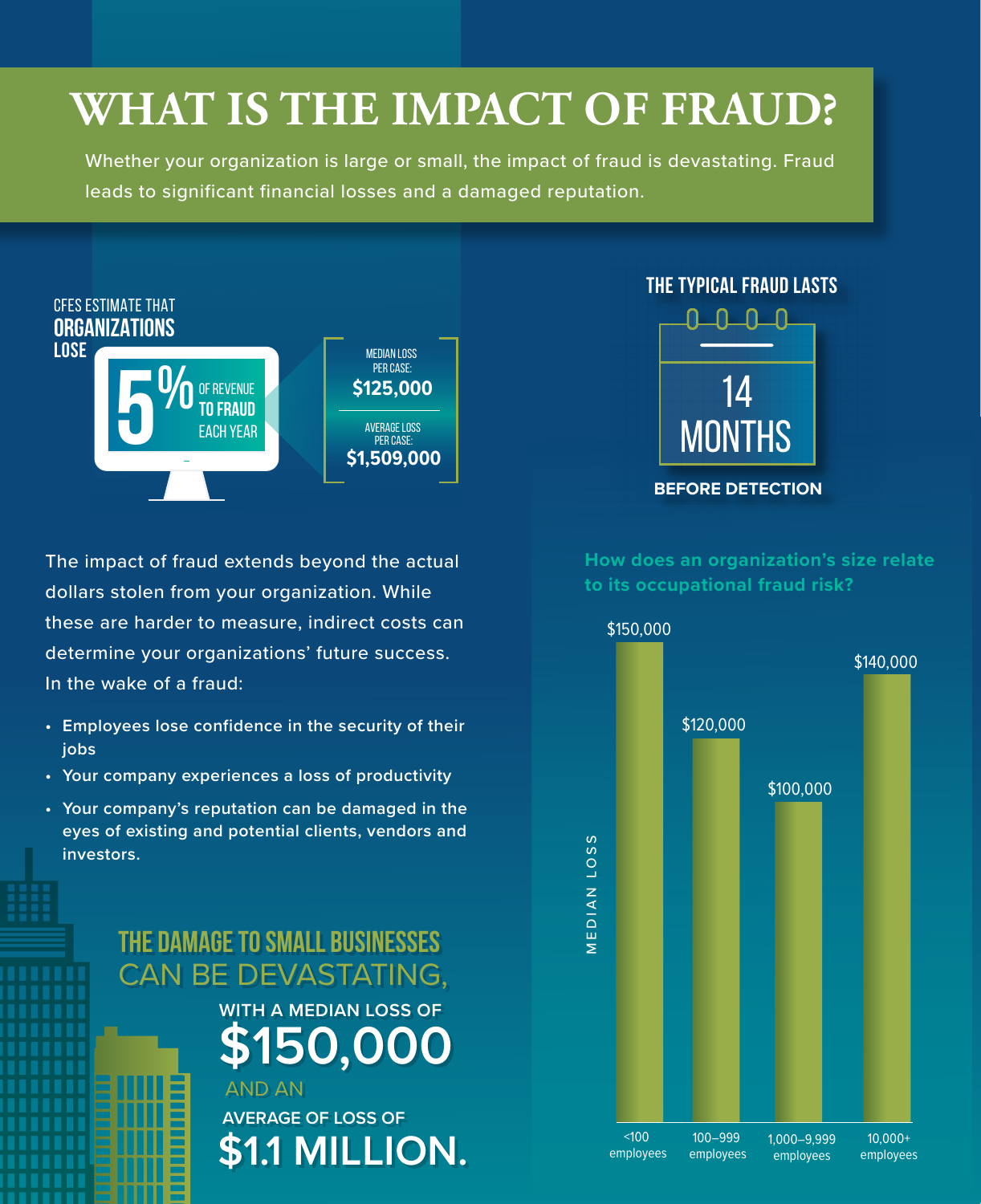

## **WHAT IS A CFE?**

**A Certified Fraud Examiner (CFE) is a trained professional who protects organizations, businesses and the general public from business fraud.** CFEs possess expertise in preventing, detecting and investigating fraud. They have a unique set of diverse skills:

- **• Knowledge of complex financial transactions**
- **• Understanding of investigative techniques and legal issues**
- **• The ability to resolve allegations of fraud**
- **• Designing effective anti-fraud programs**

Through the ACFE, CFEs have access to world-class anti-fraud training and resources. This enables them to maintain their expertise and stay informed on the latest trends and best practices.

**OF FORTUNE 500 COMPANIES CFES ARE EMPLOYEED BY NEARLY** 

DETECTED FRAUDS FASTER WITHOUT ORGANIZATIONS WITH CFES ON STAFF **TU** /U THAN THOSE CFES ARE EMPLOYEED BY NEARLY<br>**900** OF FORTUNE 500<br>DETECTED FRAUDS FASTER

## **HOW CAN CFES HELP YOU?**

Having CFEs on staff keeps your organization safer.

CFEs are trained on the proper implementation of anti-fraud controls. They establish policies and procedures that ensure employees are trained on anti-fraud practices and held accountable for illegal or unethical behavior. This proactive approach reduces the duration and median loss of fraud.

> ORGANIZATIONS THAT HAD CFES ON STAFF SAW A **59% LOWER MEDIAN LOSS PER CASE**